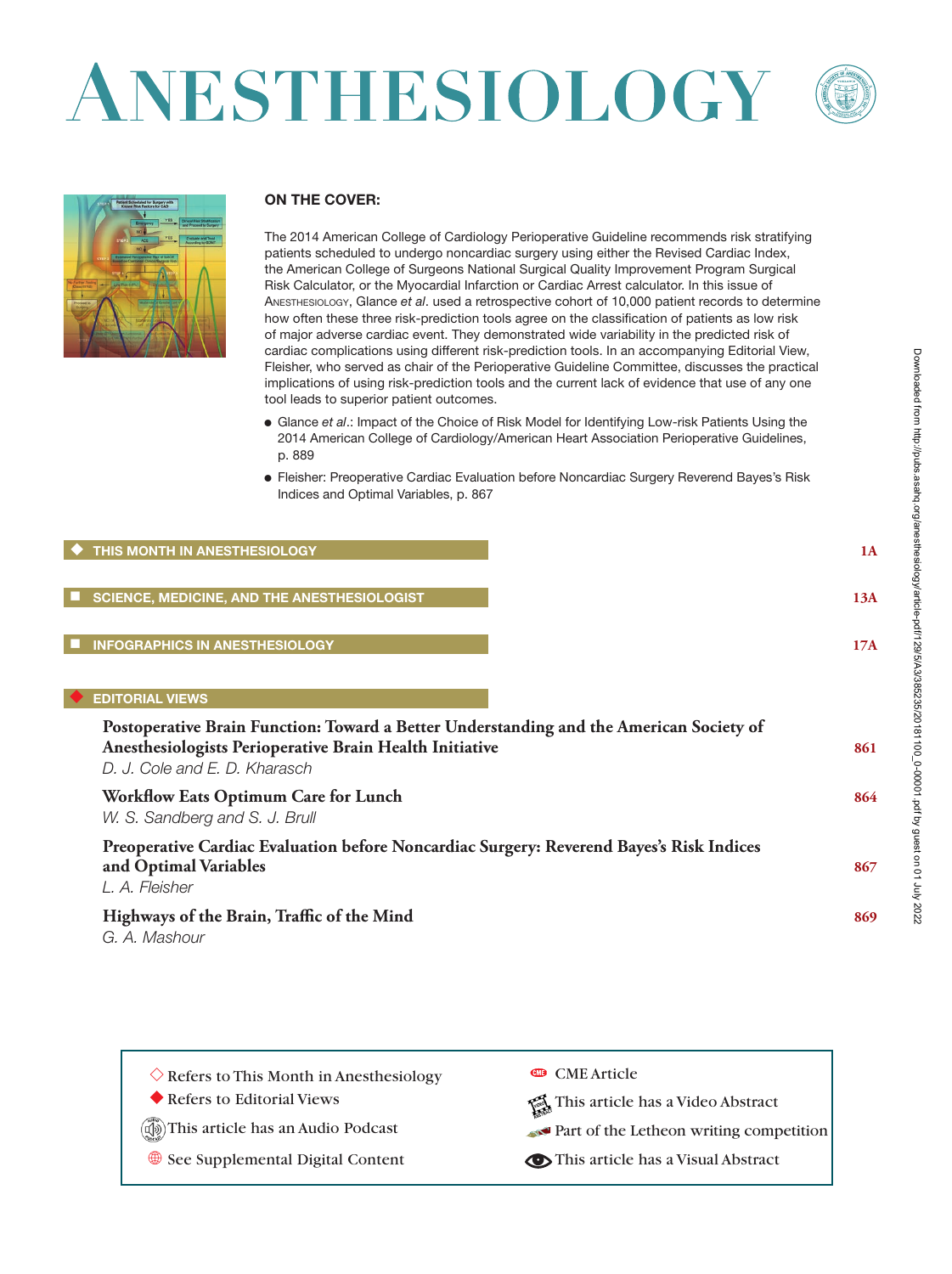# **CONTENTS**

#### **SPECIAL ARTICLE**

#### **Recommendations for the Nomenclature of Cognitive Change Associated**  ◇ ◆ **with Anaesthesia and Surgery—2018 872**

 **Comparison of the TOFscan and the TOF-Watch SX during Recovery of**  ◇ ◆

*L. Evered, B. Silbert, D. S. Knopman, D. A. Scott, S. T. DeKosky, L. S. Rasmussen, E. S. Oh, G. Crosby, M. Berger, R. G. Eckenhoff, and The Nomenclature Consensus Working Group*

Suggestions are made regarding definitions and criteria for cognitive disorders associated with anesthesia and surgery, to align with those in other disciplines including psychiatry, gerontology, and neurology.

**CO** Neuromuscular Function **880** 

#### $\blacksquare$  **PERIOPERATIVE MEDICINE**

#### **CLINICAL SCIENCE**



#### ◇ **Caffeine Accelerates Emergence from Isoflurane Anesthesia in Humans: A Randomized, Double-blind, Crossover Study 912**

*R. Fong, L. Wang, J. P. Zacny, S. Khokhar, J. L. Apfelbaum, A. P. Fox, and Z. Xie*

The authors tested the hypothesis that caffeine speeds anesthetic emergence. Volunteers anesthetized with isoflurane were given caffeine (equivalent to 7.5 mg base) or placebo in a blinded crossover trial. When given caffeine, the volunteers emerged more quickly and at a higher isoflurane concentration.

### **Effect of Equipotent Doses of Propofol** *versus* **Sevoflurane Anesthesia on Regulatory T Cells after Breast Cancer Surgery 921**

*C.-S. Oh, J. Lee, T.-G. Yoon, E.-H. Seo, H.-J. Park, L. Piao, S.-H. Lee, and S.-H. Kim*

A total of 201 women having breast cancer surgery were randomly assigned to propofol or sevoflurane anesthesia. Cluster of differentiation 39 and 73 expression did not differ nor did any other evaluated immune functions. These results do not support the putative protective effect of propofol on cancer recurrence.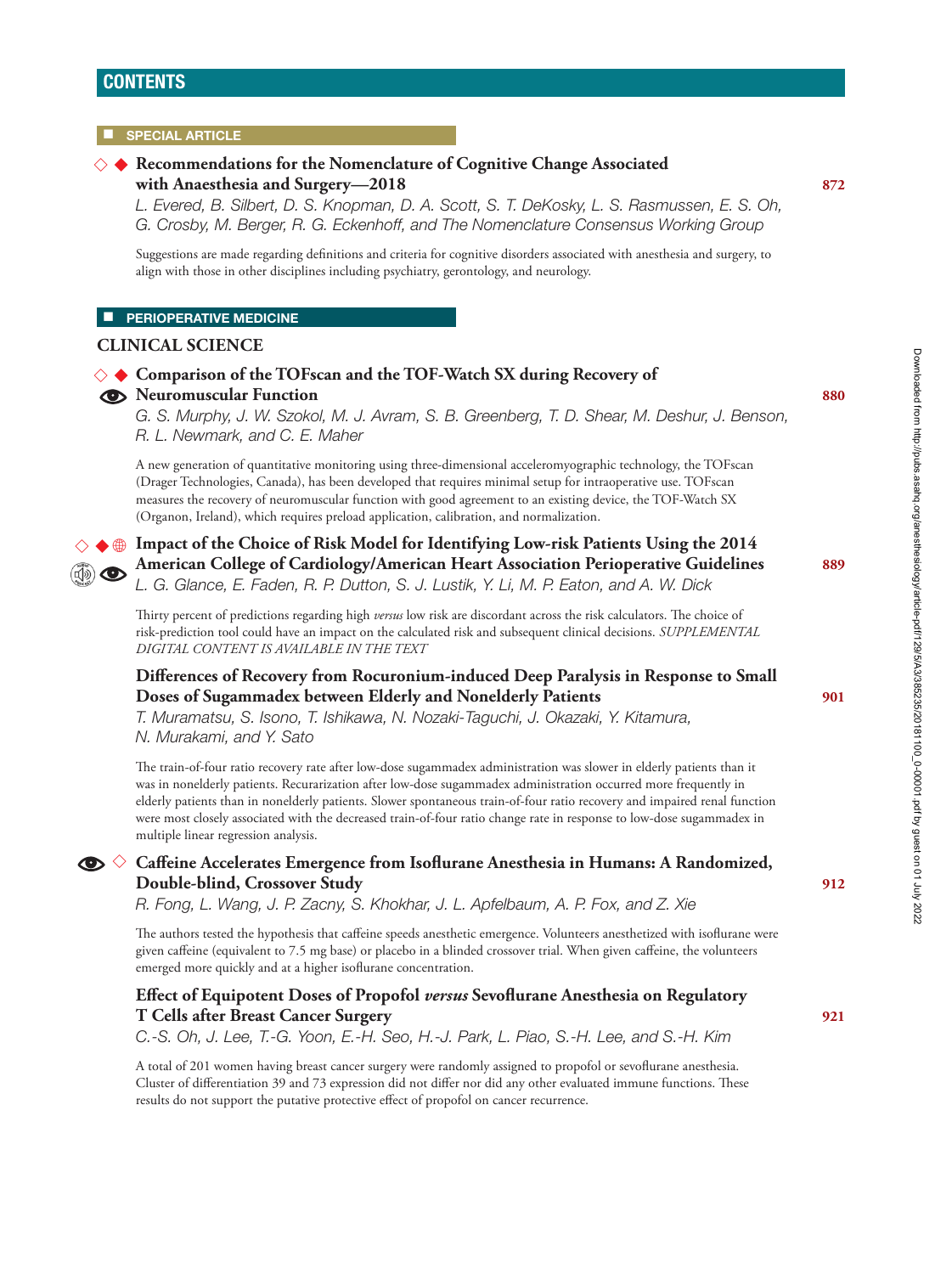# **Propofol-based Total Intravenous Anesthesia Is Associated with Better Survival Than Desflurane Anesthesia in Colon Cancer Surgery 932**

*Z.-F. Wu, M.-S. Lee, C.-S. Wong, C.-H. Lu, Y.-S. Huang, K.-T. Lin, Y.-S. Lou, C. Lin, Y.-C. Chang, and H.-C. Lai*

The authors conducted a propensity-matched retrospective analysis of 1,158 patients who had colon cancer surgery. Patients anesthetized with propofol had better overall survival.

#### **BASIC SCIENCE**

# **Resting-state Dynamics as a Cortical Signature of Anesthesia in Monkeys 942** ◇ ◆ •

*L. Uhrig, J. D. Sitt, A. Jacob, J. Tasserie, P. Barttfeld, M. Dupont, S. Dehaene, and B. Jarraya*

When moving from wakefulness to anesthesia, the anatomical structure of connections between brain areas becomes the main driver of the repertoire of functional states. Subjects given anesthesia lose the ability to generate flexible functional brain states that transcend brain anatomy. High similarity between brain structure and function is a new general signature of anesthesia-induced loss of consciousness. *SUPPLEMENTAL DIGITAL CONTENT IS AVAILABLE IN THE TEXT*

#### **Etomidate and Etomidate Analog Binding and Positive Modulation of γ-Aminobutyric Acid Type A Receptors: Evidence for a State-dependent Cutoff Effect 959**

*M. McGrath, Z. Yu, S. S. Jayakar, C. Ma, M. Tolia, X. Zhou, K. W. Miller, J. B. Cohen, and D. E. Raines*

γ-Aminobutyric acid type A (GABA,) receptor positive modulatory activities of phenyl ring–substituted etomidate analogs decreased with increasing substituent group volume, reflecting decreases in both potencies and efficacies of the analogs. Their GABA<sub>A</sub> receptor positive modulatory activities were strongly correlated with their affinities for the two  $\beta^*$ –  $\alpha^-$  transmembrane anesthetic binding sites of the GABA<sub>A</sub> receptor. Open-state binding affinity decreased progressively with increasing substituent group volume.

 **Preclinical Pharmacology in the Rhesus Monkey of CW 1759-50, a New Ultra-short Acting Nondepolarizing Neuromuscular Blocking Agent, Degraded and Antagonized by L-Cysteine 970** *J. J. Savarese, H. Sunaga, J. D. McGilvra, M. R. Belmont, M. T. Murrell, E. Jeannotte, F. E. Cooke, W. B. Wastila, and P. M. Heerdt*

CW 1759-50 is a new nondepolarizing neuromuscular blocking agent that may have a clinical profile that is superior to that of gantacurium. Studies in rhesus monkeys comparing CW 1759-50 with gantacurium found both of them to be ultra-short acting because of their rapid degradation by L-cysteine adduction. The effects of CW 1759-50 on mean arterial pressure and heart rate were substantially less than those of gantacurium.

# ◇ **Ultrasound Elastography for Rapid, Real-time Detection of Localized Muscular Reaction in Malignant Hyperthermia–susceptible Pigs 989**

*S. Johannsen, I. Türkmeneli, S. Isbary, N. Roewer, and F. Schuster*

*In vivo* ultrasound (shear-wave) elastography detected a temporary increase in local tissue stiffness soon after intramuscular injection of halothane and caffeine in malignant hyperthermia–susceptible pigs. Quantitative shear-wave elastography allowed earlier detection of reactions to halothane and caffeine than did measurement of local lactate concentrations in microdialysis fluids, although the responses were analogous.

#### • **Midazolam and Dexmedetomidine Affect Neuroglioma and Lung Carcinoma Cell Biology**  *In Vitro* **and** *In Vivo* **1000**

*C. Wang, T. Datoo, H. Zhao, L. Wu, A. Date, C. Jiang, R. D. Sanders, G. Wang, C. Bevan, and D. Ma*

As expected, dexmedetomidine enhanced cancer cell proliferation and migration, primarily by the upregulation of antiapoptotic proteins. By contrast, midazolam suppressed cancer cell proliferation and migration, induced mitochondria mediated apoptosis, and enhanced free radical production. These anticancer effects of midazolam, mediated by its activity at the peripheral benzodiazepine receptor, were achieved at high concentrations only. The data suggest that commonly used agents in the perioperative period may impact tumor cell growth; these effects have been demonstrated in preclinical studies, and therefore their relevance to clinical management of patients undergoing cancer surgery remains to be determined. *SUPPLEMENTAL DIGITAL CONTENT IS AVAILABLE IN THE TEXT*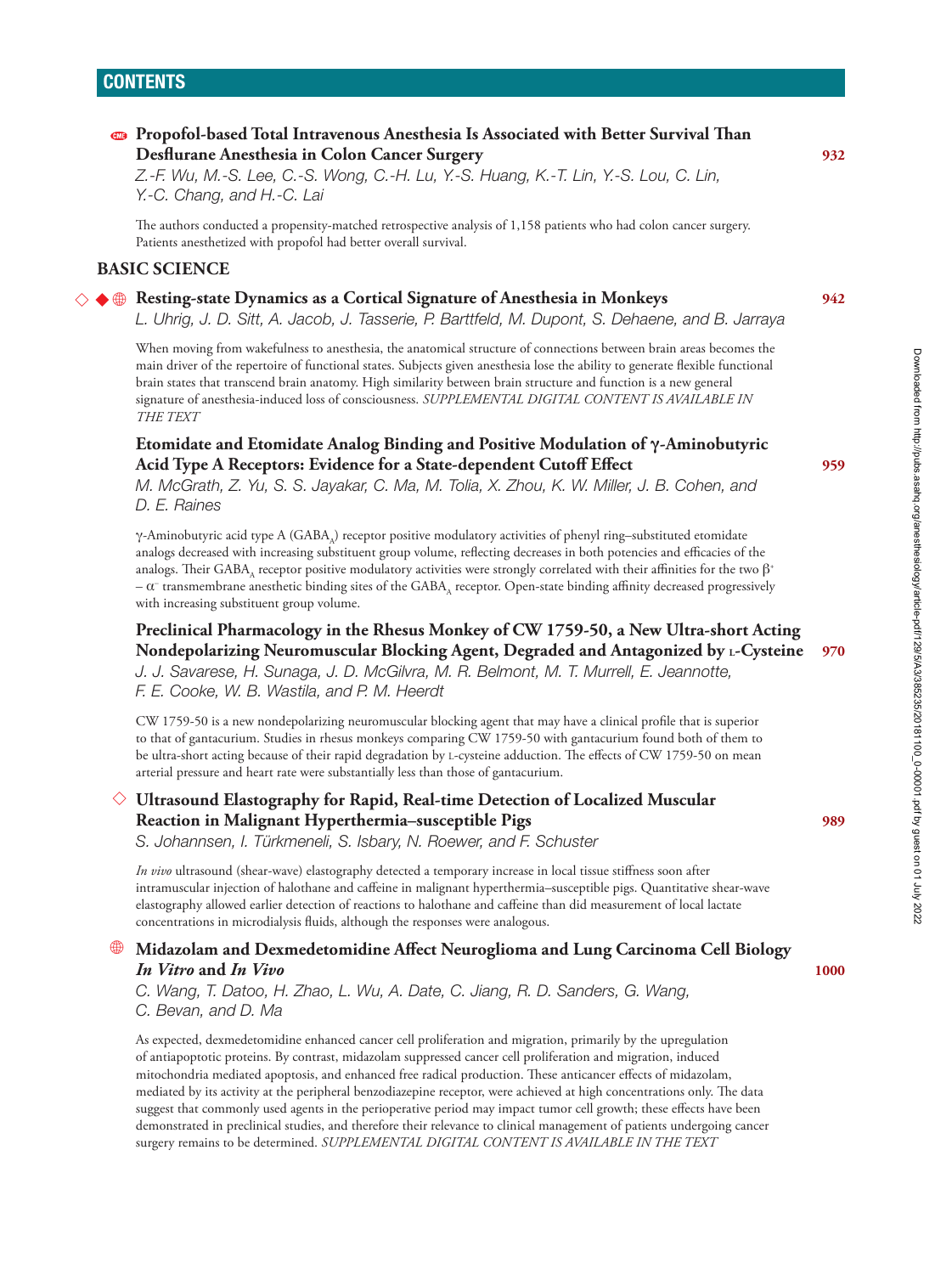## **CONTENTS**

#### $\blacksquare$  **PAIN MEDICINE**

#### **CLINICAL SCIENCE**



### ◇ **Brain Dynamics and Temporal Summation of Pain Predicts Neuropathic Pain Relief from Ketamine Infusion** 1015

*R. L. Bosma, J. C. Cheng, A. Rogachov, J. A. Kim, K. S. Hemington, N. R. Osborne, L. Venkat Raghavan, A. Bhatia, and K. D. Davis*

The infusion of ketamine resulted in meaningful pain relief in about 50% of patients with chronic neuropathic pain. The magnitude of temporal summation of pain and the dynamic engagement of the descending pain modulatory circuit predicted treatment efficacy and point to mechanisms by which ketamine can relieve pain.

#### $\blacksquare$  **EDUCATION**

# **IMAGES IN ANESTHESIOLOGY** • **Early Identification of Tamponade Using Focused Cardiac Ultrasound 1025** *M. Sigakis and B. Fiza SUPPLEMENTAL DIGITAL CONTENT IS AVAILABLE IN THE TEXT*  **Unstable Cervical Spine Fracture Triggered by a Congenital Neurodegenerative Disorder 1026** *R. Diaz Milian and M. R. Castresana*  **Extreme Trachea Dilatation after Prolonged Ventilation at High Tracheal Cuff Pressure 1027** *Y. Miao, Y. Liu, R. Wang, and J. Wang*  **False-positive Transesophageal Echocardiography after False-positive Computed Tomography Angiography in Suspected Type A Aortic Dissection 1028** *E. Gologorsky, Q. N. Zhang, and A. Gologorsky* **REVIEW ARTICLE** ◇ **Role of Network Science in the Study of Anesthetic State Transitions 1029** *U. Lee and G. A. Mashour* Network science is a necessary theoretical framework and method to understand multiscale mechanisms of anesthetic actions from molecular and neuronal levels to behavior and cognition. **MIND TO MIND To My Mother in Surgery 1045 1045** *K. P. Holmes*  **Acceptance: A Letter to My Grieving Self 1046** *K. B. Hagan* ■ **CORRESPONDENCE Surrogates or Outcomes: What Should We Measure? 1048** *M. C. Kendall*

 **In Reply** *L. M. Löffel, M. P. Schneider, S. A. Girsberger, F. C. Burkhard, and P. Y. Wuethrich*

# **Airway Management: The Less Popular Skill of Bag-mask Ventilation 1049**

*G. P. Rosen, O. Viswanath, J. C. Wigley, and B. Kerner*

# **In Reply**

*R. A. Schroeder, R. Pollard, and M. Stafford-Smith*